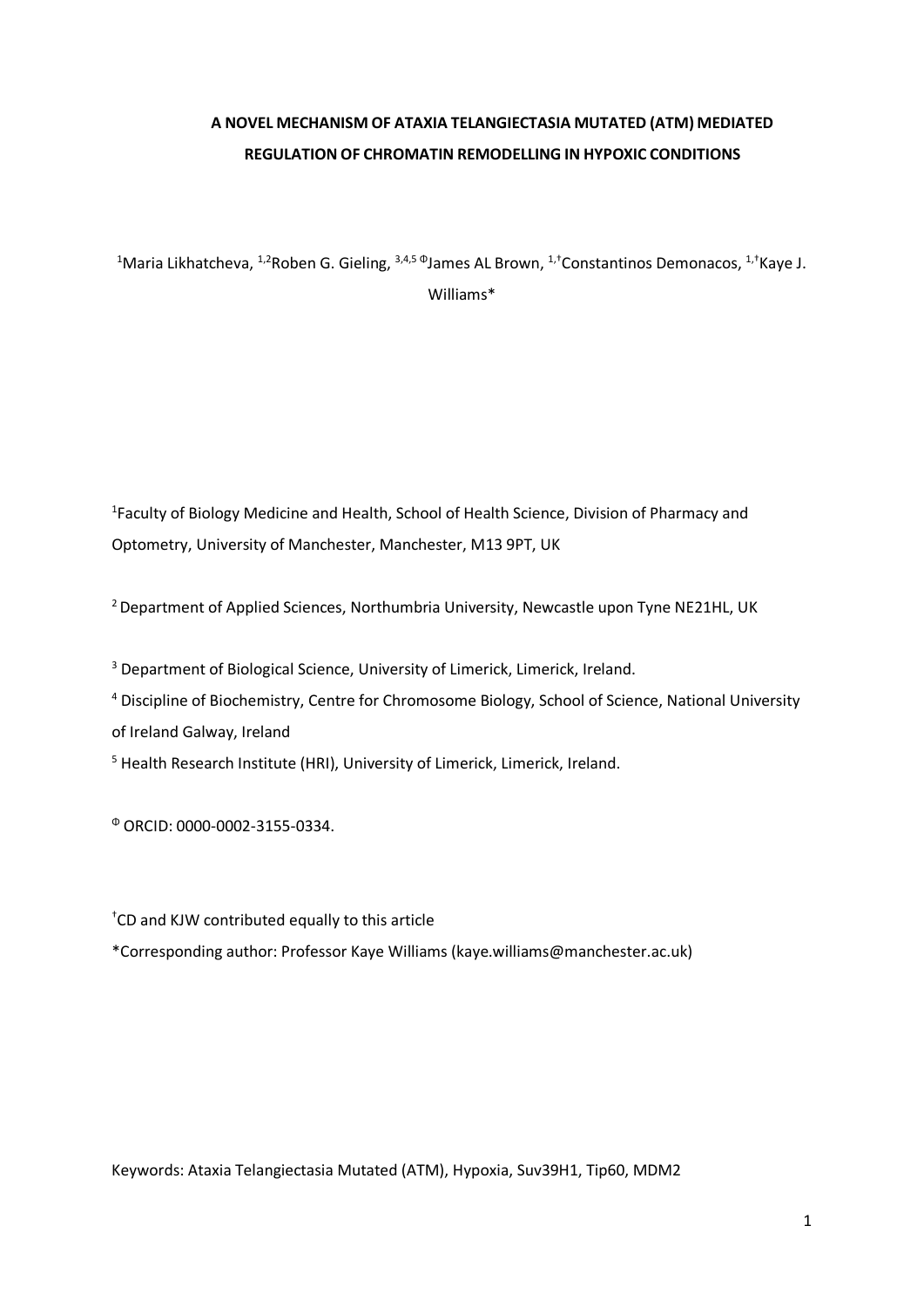# **Abstract**

The effects of genotoxic stress can be mediated by activation of the Ataxia Telangiectasia Mutated (ATM) kinase, under both DNA damage-dependent (including ionizing radiation), and independent (including hypoxic stress), conditions. ATM activation is complex, and primarily mediated by the lysine acetyltransferase Tip60. Epigenetic changes can regulate this Tip60-dependent activation of ATM, requiring the interaction of Tip60 with tri-methylated histone 3 lysine 9 (H3K9me3). Under severe hypoxic stress (0.1% O2), the mechanism of Tip60-mediated DNA damage-independent ATM activation is unknown. However, epigenetic changes dependent on the methyltransferase Suv39H1, which generates H3K9me3, have been implicated.

Our results demonstrate severe hypoxic stress caused ATM auto-phosphorylation and activation (pS1981), H3K9me3, and elevated both Suv39H1 and Tip60 protein levels i n FTC133 and HCT116 cell lines . Exploring the mechanism of ATM activation under hypoxic conditions, siRNA-mediated Suv39H1 depletion prevented H3K9me3 induction, and Tip60 inhibition (by TH1834) blocked ATM auto-phosphorylation. While MDM2 (Mouse double minute 2) can target Suv39H1 for degradation, it can be blocked by sirtui n-1 (Sirt1). Under severe hypoxia MDM2 protein levels were unchanged, and Sirt1 levels depleted. In severe hypoxic stress conditions, siRNA-mediated depletion of MDM2 revealed MDM2 dependent regulation of Suv39H1 protein stability .

We describe a novel molecular circuit regulating the heterochromatic state (H3K9me3 positive) under severe hypoxic conditions, showing that severe hypoxia-induced ATM activation maintains H3K9me3 levels by downregulating MDM2 and preventing MDM2-mediated degradation of Suv39H1. This novel mechanism is a potential anti-cancer therapeutic opportunity, which if exploited could target the hypoxic tumour cells known to drive both tumour progression and treatment resistance.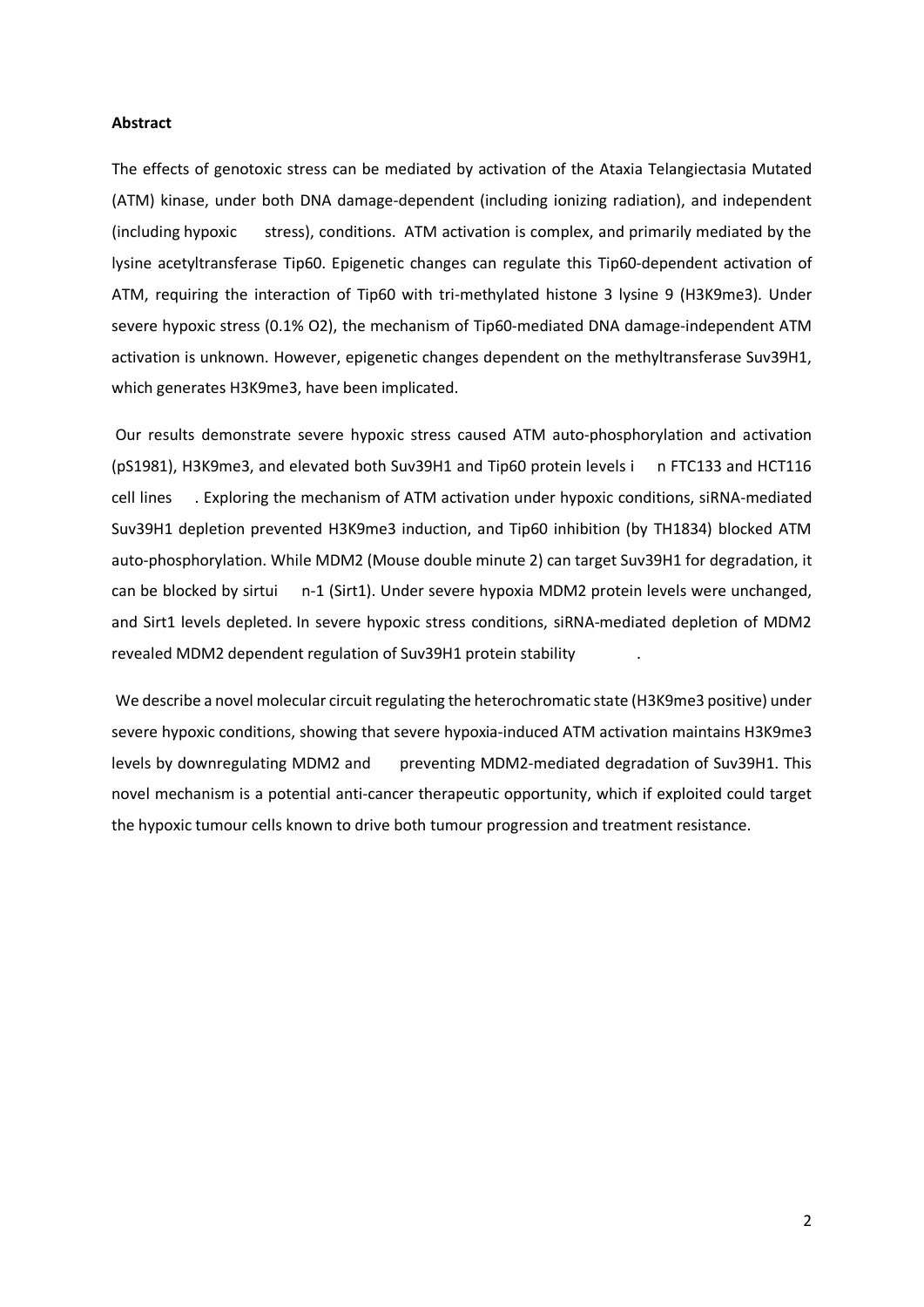### **INTRODUCTION**

The genome is constantly exposed to exogenous and endogenous factors that can affect its function and stability. One of the most important cellular mechanisms that safeguards the genome integrity is the DNA damage response pathway (DDR) (1, 2). DDR is a chromatin-associated process that is activated in response to different types of cellular stress. One of the key factors of DDR is the phosphatidylinositol-3-kinase (PI3K) -like kinase A taxia T elangiectasia M utated (ATM) (2, 3).

The genome, through chromatin structure, is regulated by posttranscriptional modifications (PTM) of histones, including phosphorylation, methylation and acetylation (4-6). Heterochromatic DNA is characterised by the presence of tri-methylation of lysine 9 of histone 3 (H3K9me3). ATM is essential for the repair of DNA double strand breaks (DSB) in the heterochromatic region of the genome (7-9). Following DSB, ATM is activated by trans auto-phosphorylation at S1981 forming active ATM monomers. This event is mediated by lysine acetyltransferase Tip60-dependent acetylation of ATM (10, 11). Additionally, DSB induce direct interactions of Tip60 with the H3K9me3 (10). ATM can be activated (independent of DDR signalling) in response to hypotonic stress, chromatin modifying agents, heat shock and hypoxia (12-14). Hypoxia induced ATM activation has been associated with stalled replication forks, H3K9me3 and DDR gene expression (including BRCA1 and MLH1) (15-19). Under hypoxic conditions Tip60 is catalytically active (20). However, it is unknown if hypoxia-induced ATM activation remains Tip60-dependent. Interestingly, inducing chromatin relaxation using histone deacetylase inhibitors (HDACi) increases DDR signaling, apoptosis and tumour regression *in vivo* (21).

Hypoxia is a common feature of most solid tumours and is associated with poor prognosis, a more aggressive tumour phenotype, and radio- and chemo-resistance (22). The cellular adaptation to hypoxic stress alters the histone epigenetic profile, contributing to tumo rigenic genomic instability and resistance to therapy (23-29). Recently, H3K9me3 was identified as the most efficient barrier to cellular reprogramming, preventing cellular dedifferentiation (30). H3K9me3 is catalyzed predominantly by the ubiquitously expressed methyltransferase Suv39H1 (31, 32). Aberrant Suv39H1 expression has been reported in a number of solid tumours (33). The protein levels of Suv39H1 are regulated by posttranslational modifications (34-36) and the ubiquitin E3 ligase murine double minute 2 (MDM2) (34, 37). It has been shown that Suv39H1 promotes heterochromatin formation in response to different types of stress, including ionizing radiation (IR) (34, 36, 38). However, little is known about Suv39H1 regulation in response to hypoxic stress.

It has been demonstrated that hypoxia induces a global increase in H3K9 methylation in cancer cell lines (16, 39, 40). Suv39H1 induction in response to hypoxia has been correlated with the levels of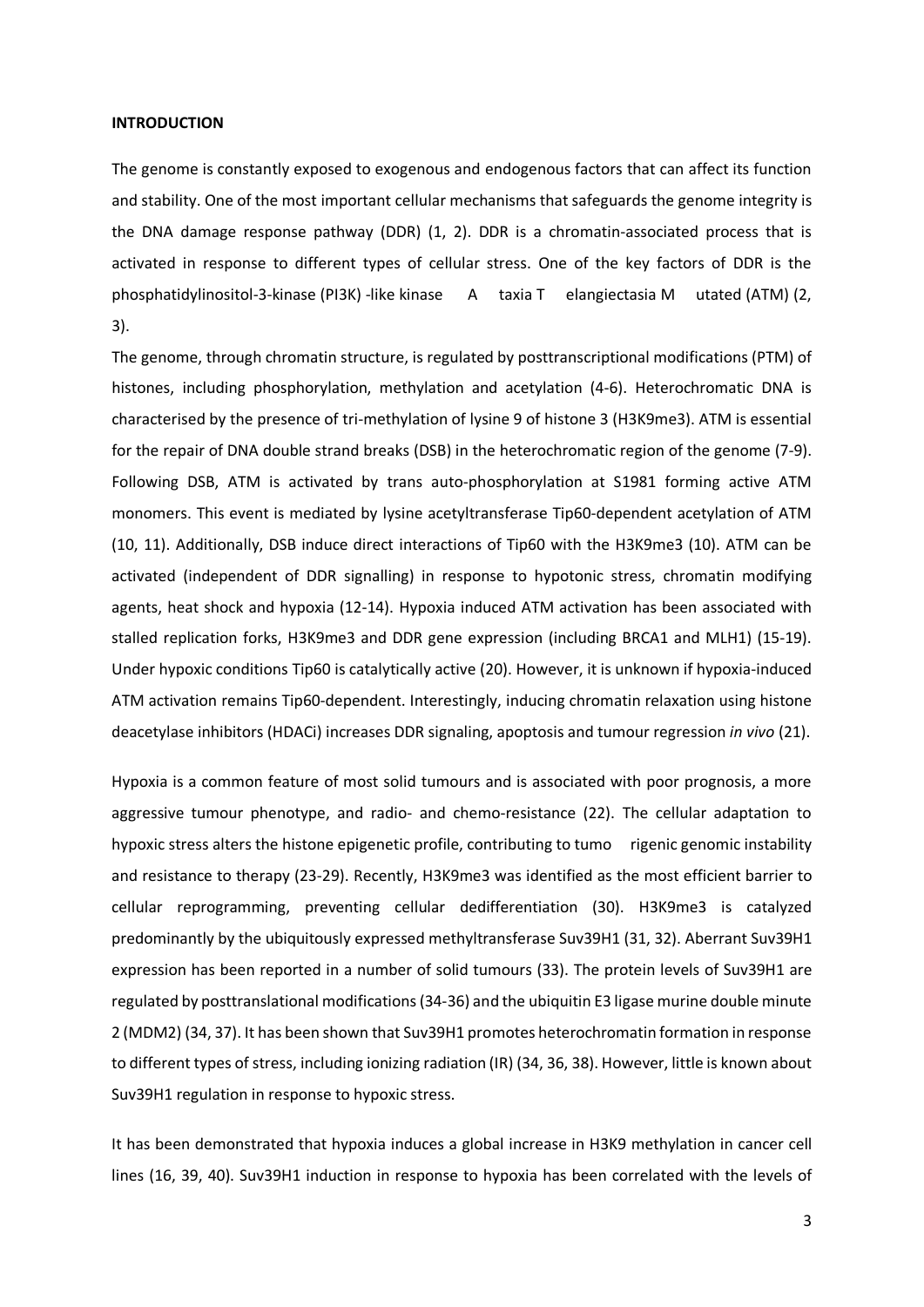H3K9me3 in human fetal lung epithelial cells (41) as well as in MEFs (16). However, its role in regulating H3K9me3 in hypoxic cancer cells is unknown, and the molecular network(s) orchestrating potential correlations have not been elucidated.

Hypoxia is known to cause ATM activation that is independent of DNA damage (16). Additionally, ATM has been implicated in suppressing MDM2 function (42). However, whether these events coincide in hypoxia is currently unclear. Considering that the levels of Suv39H1 are regulated by MDM2 in normoxia, we propose that the same mechanism is operating in response to hypoxic stress. As such, the induction of ATM followed by MDM2 inactivation in hypoxia might lead to increased levels of Suv39H1 triggering H3K9me3. In this study the molecular mechanism regulating Suv39H1 stability and the subsequent induction of H3K9me3 were investigated. The effects of the ATM mediated regulation of MDM2 on Suv39H1 were monitored in hypoxia. The results support the view of the existence of a regulatory mechanism of chromatin remodeling under hypoxic conditions involving activation of ATM. This novel ATM dependent mechanism for the maintenance of the heterochromatic state in hypoxic conditions indicates that chromatin-modifying drugs targeting ATM function could be exploited to provide therapeutic benefits to late-stage tumours.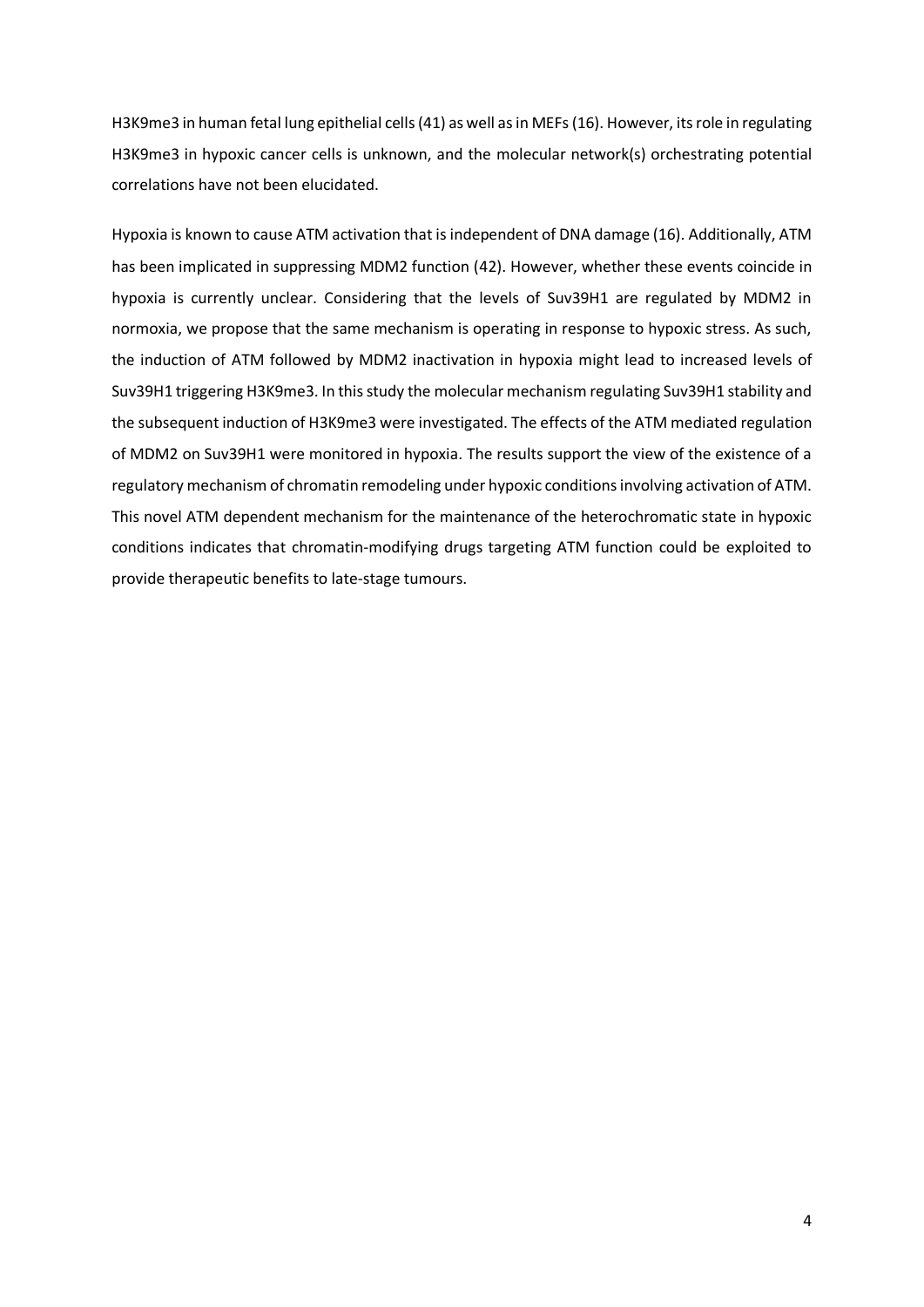#### **MATERIAL AND METHODS**

#### **Cell line and reagents**

HCT116 (colon carcinoma, p53 wild type) and FTC133 (Human follicular thyroid carcinoma, mutated p53) were grown in RPMI-1640 or DMEM media combined with HAM's F12 (1:1) respectively (Sigma-Aldrich, Poole, Dorset, UK). The media was supplemented with 10% (v/v) FBS (GIBCO PRL, Paisley, UK). Cell culture was performed using a class II laminar flow microbiological safety cabinet. Cells were treated with 10 µM of Ku55933 for 6 h. Cells were radiated with 4 Gy using a Faxitron X-ray (Faxitron Bioptics, AZ, USA). Cells were grown in a humidified incubator at 37°C supplied with 5% CO<sub>2</sub>. Mycoplasma testing was carried out periodically using core facilities at The University of Manchester. All cell lines were obtained from ATCC and authenticated using service provided by Public Health England (last tested in September 2019, prior to completion of these studies).

#### **Hypoxic conditions**

A Whitley H35 Hypoxystation (Don Whitley Scientific Limited, Shipley, UK) was used in order to create the hypoxic condition used  $(0.1\% O_2)$ . Cells were seeded (as outlined in section 2.2.3) and allowed to adhere to the cell culture dish overnight before being transferred to the hypoxic chamber. Cells were incubated for 18 hours in hypoxia and lysate inside the hypoxic chamber.

#### **Western Blot**

Cells were lysed in RIPA buffer (Tris-HCl 50 mM at pH 7.4, NaCl 150 mM, IGEPAL 1%, EDTA 1 mM) w/ phosphatase inhibitors (PMSF 1 mM, Na3VO4 1 mM and NaF 1 mM), sonicated and centrifuged for 10 min at 14 000 *g* and the insoluble debris was discarded. Cell lysate (10–35 μg of protein) was fractionated by gel electrophoresis using precast NuPAGE™ gels (Invitrogen, Parsley, UK) and transferred to a PVDF membrane (BioRad, Hertfordshire UK). The membrane was blocked for 1 h with Tris Buffered Saline (Sigma Aldrich, UK) containing 5% non-fat dry milk and 0.1% Tween 20, incubated with primary and secondary antibodies, and the membrane was developed using enhanced chemiluminesce (ECL) substrate (Bio-Rad). H3K9me3, H3, MDM2, p53, ATM and ATM-pSer1081 were detected using antibodies f rom Abcam (Cambridge, UK). HIF-1α was detected using an antibody from BD Transduction. Anti-SUV39H1 and anti-Sirt1 antibody was from Millipore (Billerica, MA, USA). Anti-actin was from Santa Cruz Biotechnology (Santa Cruz, CA, USA). The specificity of two different MDM2 antibodies (anti-MDM2 EP16627 and anti-MDM2 2A10) were validated in FTC133 cells treated with MDM2 siRNA (Supplementary Fig S1).

# **Immunofluorescence staining**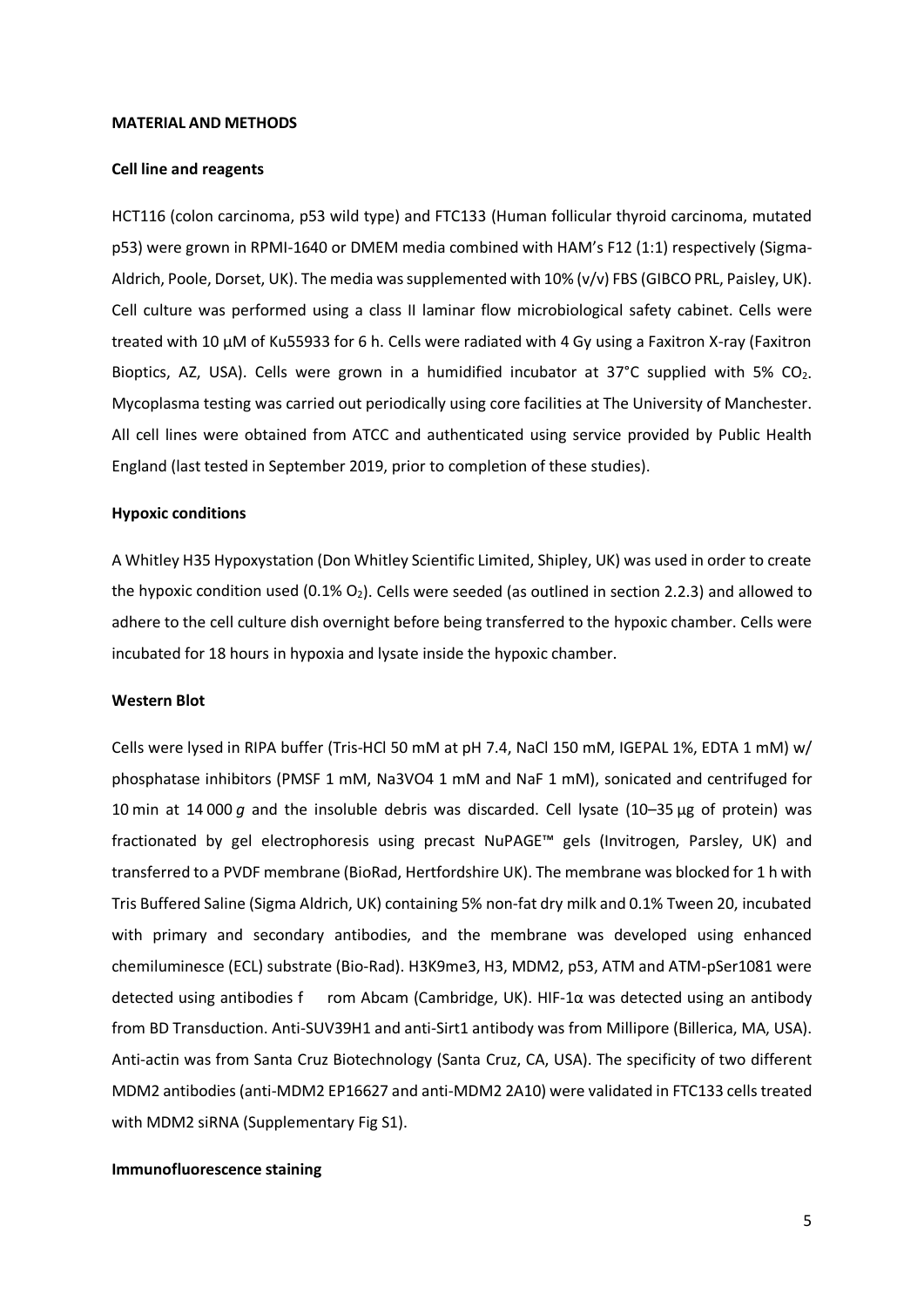Cells cultured onto a sterile cover slip were fixed using 10 % formalin in PBS, blocked with 1% (w/v) BSA in PBS for 30 min and incubated with anti-H3K9me3 in blocking buffer for 1 h. Cover-slips were washed with PBS+0.1% Triton X-100, incubated with anti-rabbit AlexaFluor 488. Microscopy images were collected on a Zeiss Axioimager.D2 upright microscope using a 40x / 0.5 EC Plan-neofluar objective and captured using a Coolsnap HQ2 camera (Photometrics) through Micromanager software v1.4.23. Specific band pass filter sets for DAPI and FITC were used to prevent bleed through from one channel to the next. Images were then processed and analyzed using Fiji ImageJ software.

# **RNA isolation and quantitative PCR**

RNA was extracted using the RNasey kit (Quiagen, Manchester, UK) cDNAs were prepared by reverse transcription of total RNA using High Capacity cDNA Reverse Transcription Kit (Thermo Fisher, UK). The products were used for real-time PCR using TaqMan probes for Suv39H1, CA9, MDM2, HRT1 and Actin-β (Dharmacon, Horizon Discovery, Cambridge, UK). RT-PCR was performed using TaqMan Fast Advance master mix (Thermo Fisher, UK) in a StepOnePlus RT-qPCR instrument (Thermo Fisher, UK). The obtained data were analyzed using  $\Delta\Delta C_q$  method to quantify the relative gene expression as described in Livak and Schmittgen (2001) (43).

# **RNA interference**

Cells were transfected with control small interfering RNA (sc-37007), SMARTpool MDM2 siRNA (SO-2650613G), or Suv39H1 siRNA (Cy5GGUGAAAUGGCGUGGAUAUUU3') from Dharmacon using lipofectamine 2000 (Invitrogen), according to instructions from the supplier. Cells were treated and analyzed after a total of 72 h post transfection.

# **ATM inhibition**

Cells were treated with 10 µM of Ku55933 for 6 hours before lysis (44).

# **Statistical analysis**

Statistical analysis was carried out using Graphpad Prism version 7, once the data had been repeated at least three times. When comparing data obtained from experiments with only two different conditions (e.g.: normoxia vs hypoxia) unpaired t-test was used to compare treated and untreated data. When comparing data obtained from experiments with more than one variable (e.g.: normoxia with or without drug vs hypoxia with or without drug) analysis of variance (ANOVA) was used, and to identify individual differences Sidak's multiple comparisons test was performed. The obtained Pvalues are represented as follows: a p-value of  $\leq$  0.05 is represented as \*, a p-value of  $\leq$  0.01 is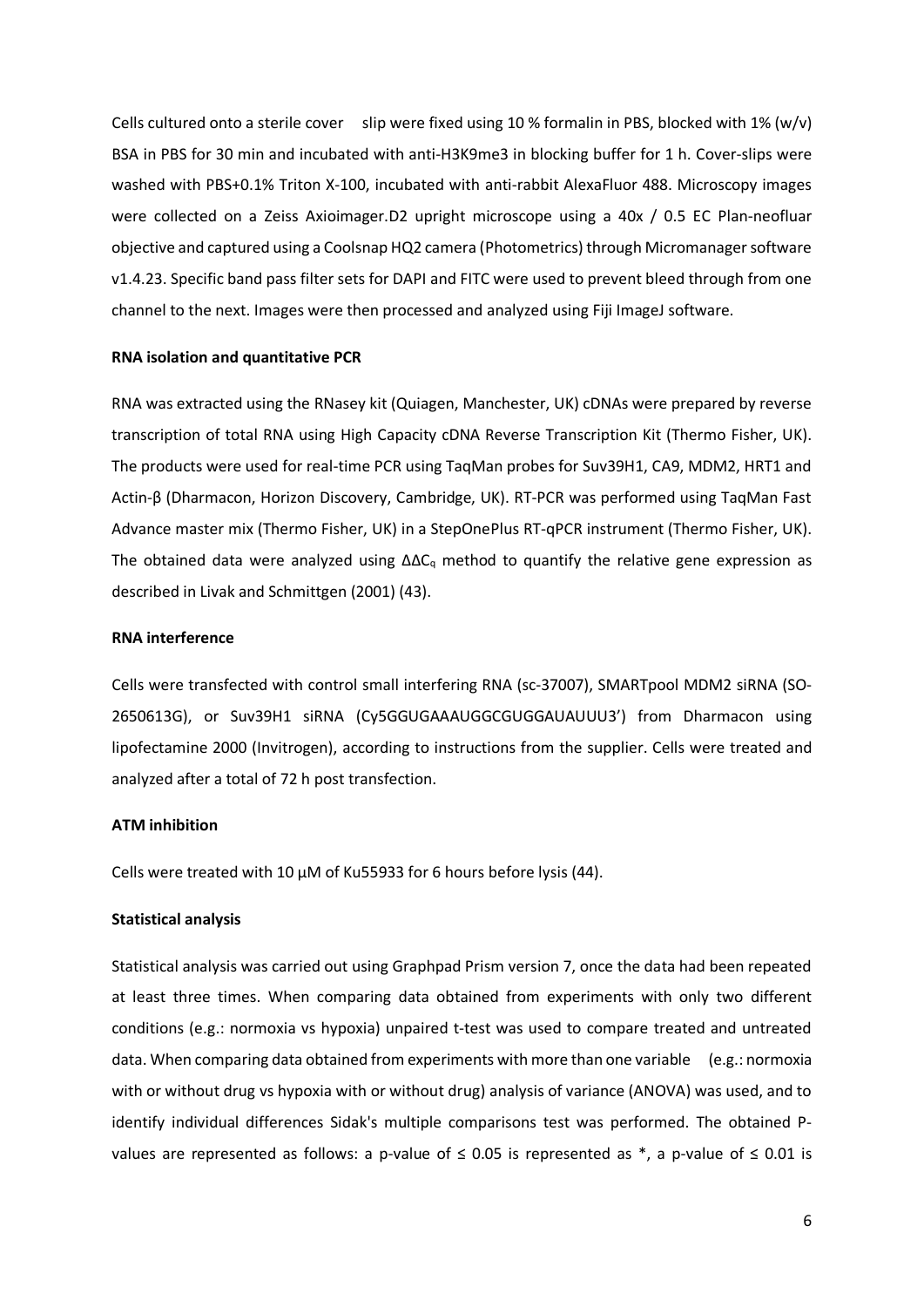represented \*\*, a p-value of ≤ 0.001 is represented \*\*\* and a P-value of ≤ 0.0001 is represented as \*\*\*\*.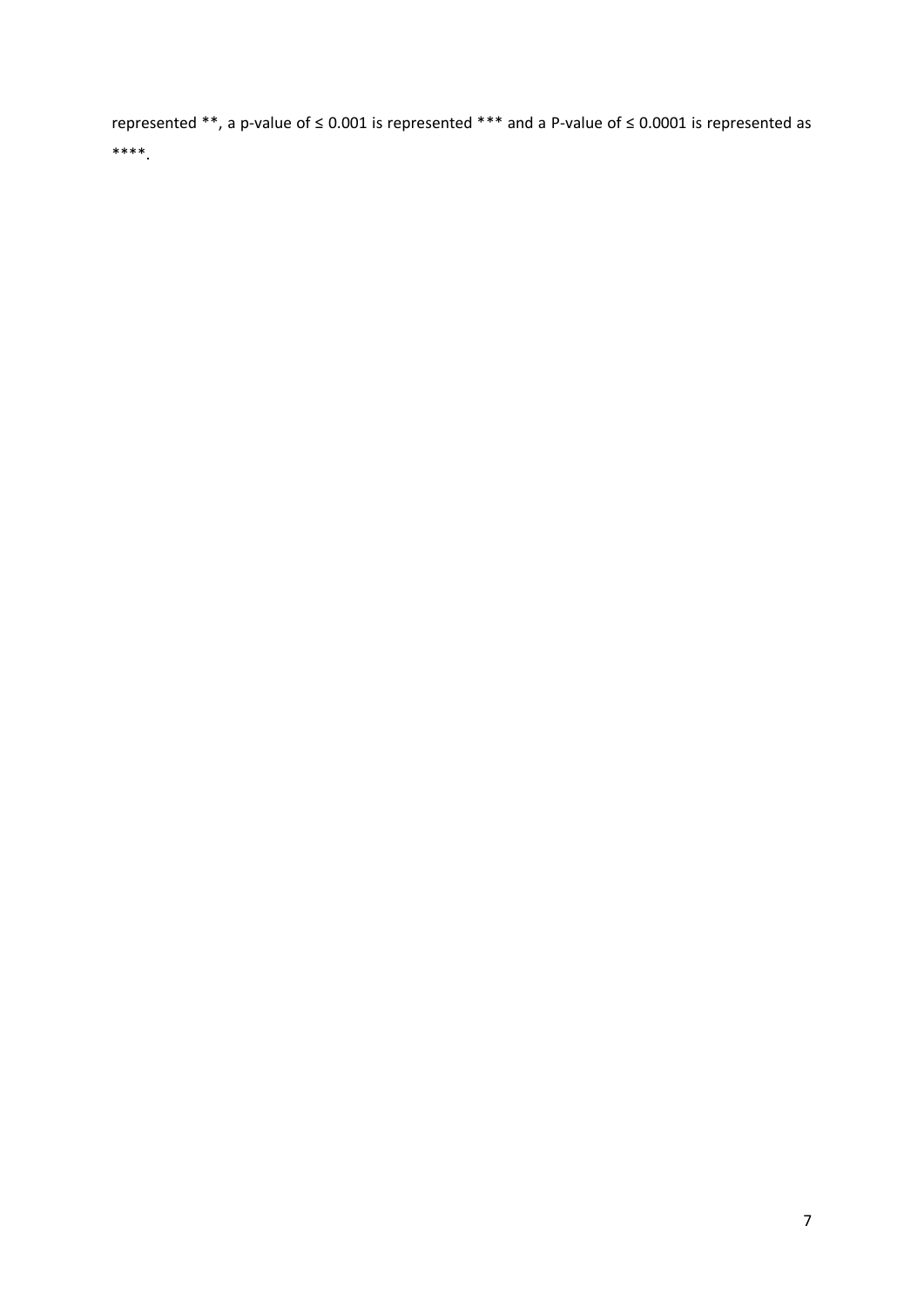### **RESULTS**

#### **ATM activation in response to hypoxia coincides with upregulation of Suv39H1 and H3K9me3**

ATM activation in response to hypoxia has been previously reported (15). Here we followed ATM activation, indicated by ATM-pS1981 (pATM), in response to hypoxia (18h, 0.1% O2) in two different cancer cell lines (human follicular thyroid carcinoma cells FTC-133 and human colorectal carcinoma HCT-116 cells) and this was compared to ATM auto-phosphorylation in normoxia (21% O<sub>2</sub>) (Fig. 1A). Cells irradiated at 4Gy were used as a positive control for ATM activation. Consistent with previously reported data, active pATM was observed in hypoxic conditions (Fig. 1B), and this ATM activation was independent of DNA damage (Supplementary Fig. S1). An upregulation of Suv39H1 protein levels was also evident in hypoxia (Fig. 1C). Since ATM activation is associated with H3K9me3, the H3K9me3 levels were analysed using immunofluorescence in normoxic and hypoxic conditions. Significantly higher H3K9me3 protein levels were observed in FTC133 cells following hypoxic treatment compared to normoxia (Fig. 2A), in accordance with previously published reports (16, 17). Upregulation of Suv39H1 in hypoxia coincided with higher H3K9me3 protein levels suggesting that Suv39H1 may mediate H3K9 trimethylation under these conditions (31, 32). To assess whether Suv39H1 was involved in the upregulation of H3K9me3, siRNA-Suv39H1 or scramble siRNA were transfected in FTC133 cells and the H3K9me3 protein levels were followed in the presence or absence of Suv39H1 expression (Fig. 2B). Transient Suv39H1 knockdown in FTC133 cells in hypoxic conditions resulted in the downregulation of H3K9me3 (Fig. 2B). Taken together, these results suggest Suv39H1 is involved in catalyzing H3K9me3 in hypoxia.

# **Suv39H1 is regulated at the protein level in hypoxia.**

To investigate the molecular mechanisms mediating Suv39H1 upregulation in hypoxia, Suv39H1 mRNA levels were investigated. No significant changes in Suv39H1 mRNA levels were detected following either 6 or 18 h hypoxic treatment (Fig. 3A). In contrast, the mRNA expression of the known HIF-1α downstream target CA9 (45) increased in a time dependent manner (Fig. 3A). This indicates that under hypoxic conditions the upregulation of Suv39H1 level is a result of a mechanism regulating its protein stability rather than its gene expression.

Existing literature suggests that the E3-ubiquitin ligase MDM2 regulates Suv39H1 protein stability in normoxia (34, 37). However, to the best of our knowledge, the mechanism regulating Suv39H1 protein stability in hypoxic conditions is unknown. Considering the involvement of MDM2 in Suv39H1 regulation in normoxia, we hypothesized that a similar mechanism exists under hypoxic conditions. To test this hypothesis MDM2 protein levels were recorded in FTC133 and HCT116 cells following 18h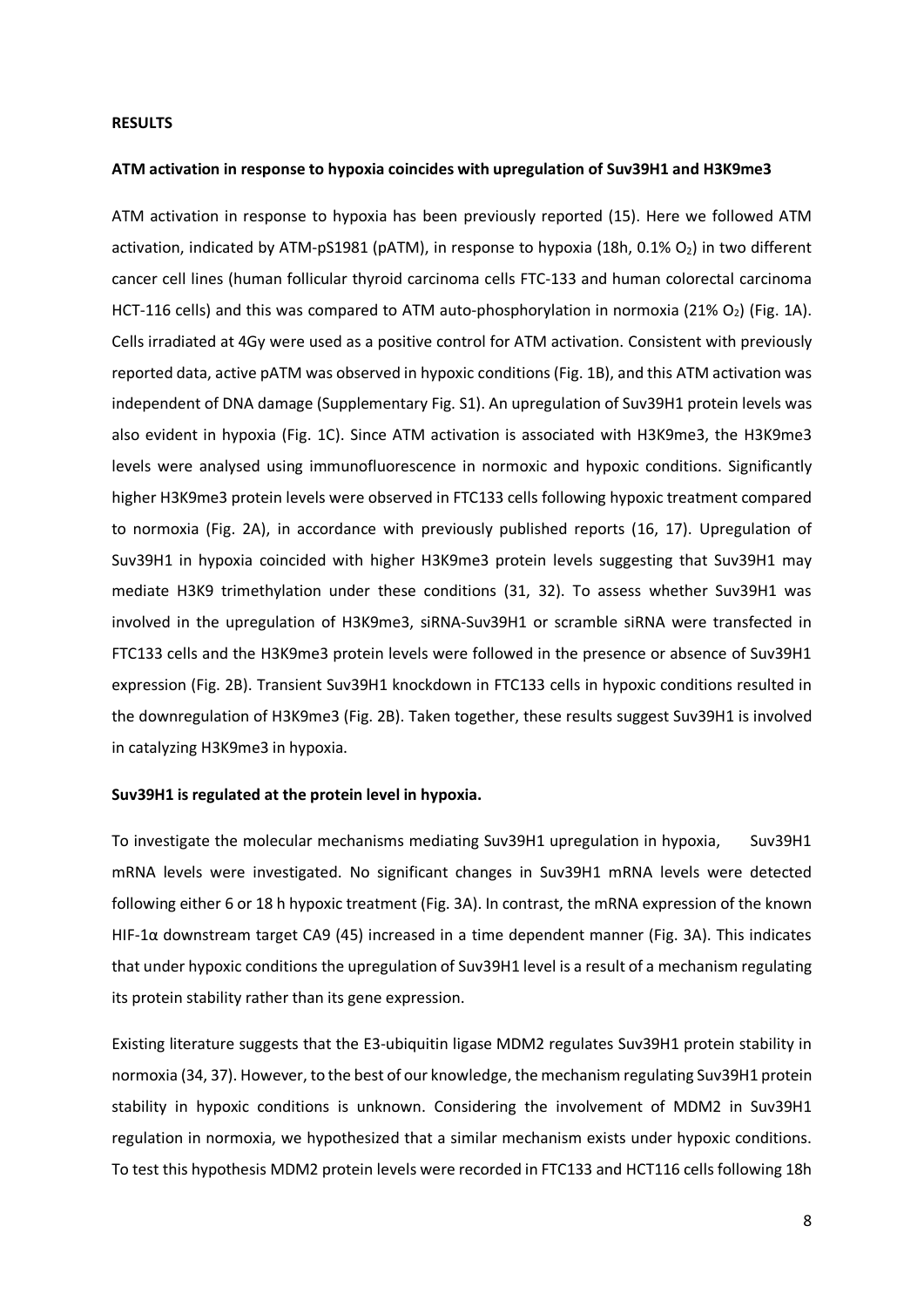hypoxia (compared to normoxia). No significant changes in the MDM2 protein levels were evident in response to hypoxia (Fig. 3B), suggesting the existence of a more complex system preventing MDM2 dependent degradation of Suv39H1 in hypoxia. Sirt1 has been shown to increase the half-life of Suv39H1 by inhibiting MDM2 mediated polyubiquitination in response to oxidative stress (34). To assess whether this mechanism was present under hypoxic conditions, Sirt1 protein levels were analyzed in FTC133 and HCT116 cells in normoxic and hypoxic conditions. Decreased Sirt1 protein levels were observed in hypoxic compared to normoxic conditions in both cell lines (Fig. 3C). This suggests that Sirt1 is not involved in inhibiting MDM2 activity in hypoxia.

#### **Tip60 is involved in maintaining ATM activation in hypoxia**

The role of Tip60 in regulating cellular responses to hypoxic stress has previously been highlighted (20). It is known that Sirt1 negatively regulates Tip60 protein levels and enzymatic activity (46, 47) as well as the interaction of Tip60 chromodomain with H3K9me3 (48). We investigated the Tip60 protein levels in FTC133 and HCT116 cells in normoxic and hypoxic conditions (Fig. 3D). An inverse correlation between Sirt1 (Fig. 3C) and Tip60 (Fig. 3D) protein levels was observed in response to hypoxia (Sirt1 downregulation and concomitant Tip60 upregulation). These results in combination with those shown in Fig. 1A (ATM autophosphorylation in hypoxia) and Fig. 2A (upregulation of H3K9me3 protein levels in hypoxic conditions) led to the hypothesis that ATM activation is Tip60-dependent in hypoxia. To test this hypothesis the activation of ATM was studied in hypoxic FTC133 and HCT116 cells treated with TH1834, a specific inhibitor of Tip60 acetyltransferase activity (49). The results showed a significant reduction of pATM levels in a TH1834 dose dependent manner in FTC133 cells (Fig. 4A). Reduced pATM protein levels were observed in both FTC133 and HCT116 hypoxic cells (18 hours) treated with TH1834 (Fig. 4B and 4C lanes 5 and 6). Since Tip60 activity depends on H3K9me3 (11, 48), the mechanism governing H3K9me3 upregulation in hypoxic conditions were investigated next. Irradiated cells at 4 Gy were used as a positive control for Tip60 dependent activation of ATM in response to DNA damage (10, 11, 50). Surprisingly, FTC13 3 cell lines required higher concentrations of TH1834 to inhibit ATM in response to IR (Supplementary Fig. S2). FTC133 cell lines present higher protein levels of ATM than HCT116, which may explain the observed difference.

### **ATM dependent inhibition of MDM2 leads to Suv39H1 upregulation in hypoxia**

ATM activation in response to severe hypoxia ( $\leq$  0.1% O<sub>2</sub>), and ATM-mediated downregulation of MDM2 activity has been reported (42, 51). We hypothesized that Suv39H1 protein stabilization under hypoxic conditions could be a consequence of the ATM mediated MDM2 inhibition. To test this hypothesis the Suv39H1 protein levels were followed in FTC133 and HCT116 cells in which ATM was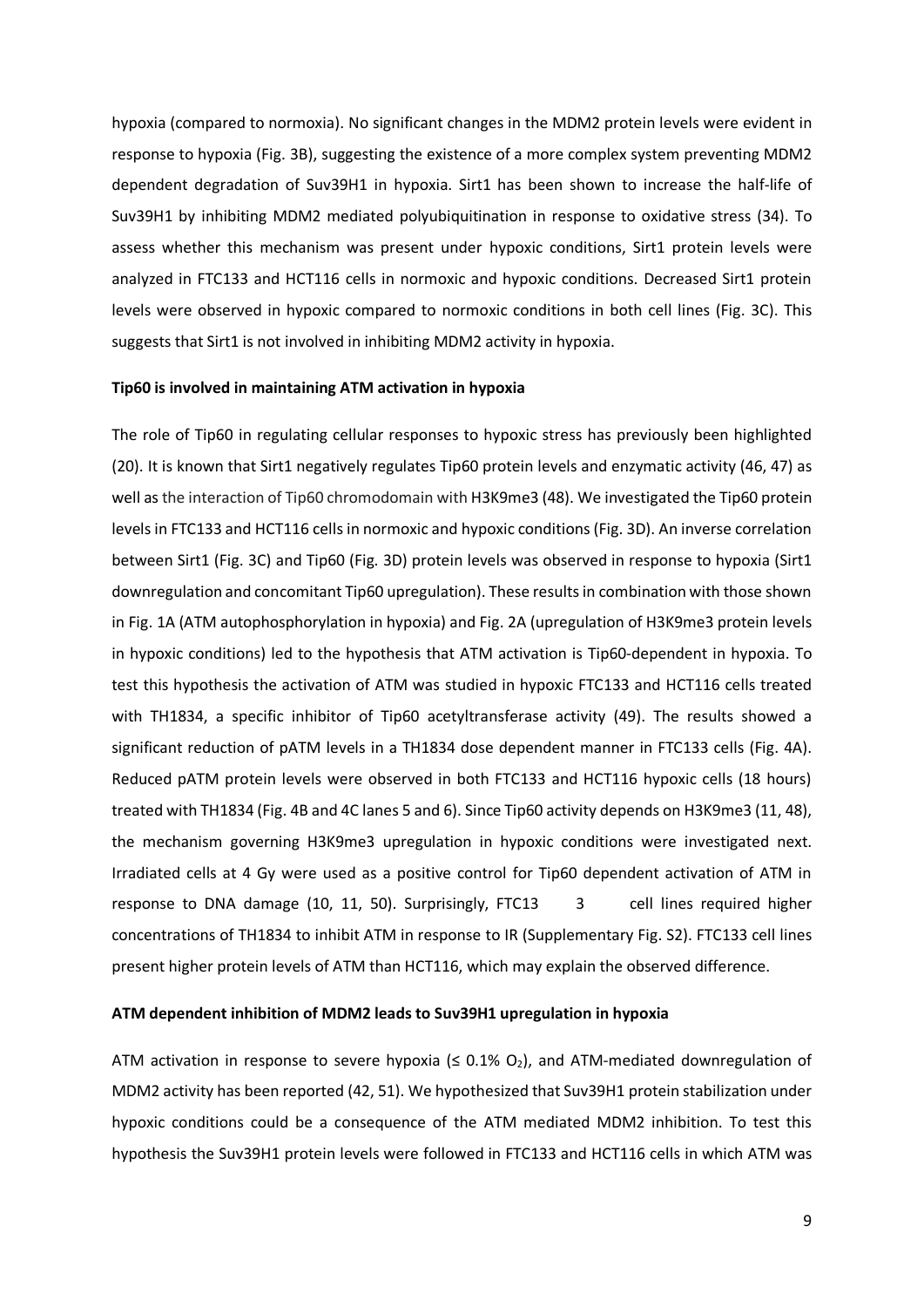activated by hypoxia or IR (4 Gy), in the presence or absence of the ATM inhibitor Ku55933 (44) (Fig. 5A). Significant downregulation of Suv39H1 was observed in hypoxic conditions upon treatment with Ku55933 in both cell lines (Fig. 5B). Furthermore, significantly reduced Suv39H1 protein levels were seen under normoxic conditions in irradiated FTC133 cells treated with Ku55933 (Fig. 5B). No effect of Ku55933 treatment in normoxic conditions on Suv39H1 protein levels was evident in FTC133 cells. However, in normoxic HCT116 cells treated with Ku55933 reduced Suv39H1 protein levels were observed as well as an increase in MDM2 protein levels (Fig 5C). It is important to note that the basal pATM levels in untreated HCT116 is higher than in FTC133 which may explain the observed difference between the two cell lines (Supplementary Fig. S3).

Interestingly, the inhibition of ATM (directly by Ku55933, or indirectly by TH1834), led to the downregulation of HIF-1α in FTC133 cells (Fig 5 and 4B). However the same effect was not observed in HCT116 cells, suggesting that the mechanisms involved in ATM mediated stabilization of HIF-1 $\alpha$  is cell type specific. Contradicting results regarding ATM involvement in regulating HIF1α stability has been previously reported (52, 53), which supports a cell type specific effect. A more detailed analysis of the correlation between the ATM and HIF1 pathway is needed to shed light to these observations.

Increased MDM2 protein levels were seen following Ku55933 treatment in hypoxic conditions (Fig. 5C), suggesting that ATM is involved in regulating MDM2 protein levels in hypoxia. To test MDM2 involvement in regulating Suv39H1 stability in hypoxia, siRNA was used to reduce MDM2 expression (Fig. 5D). Knockdown of MDM2 increased Suv39H1 and p53 protein levels under hypoxic conditions (Fig. 5E). Together, these results suggest that the presence of catalytically active ATM in hypoxia, leads to the upregulation of Suv39H1 by negatively regulating MDM2.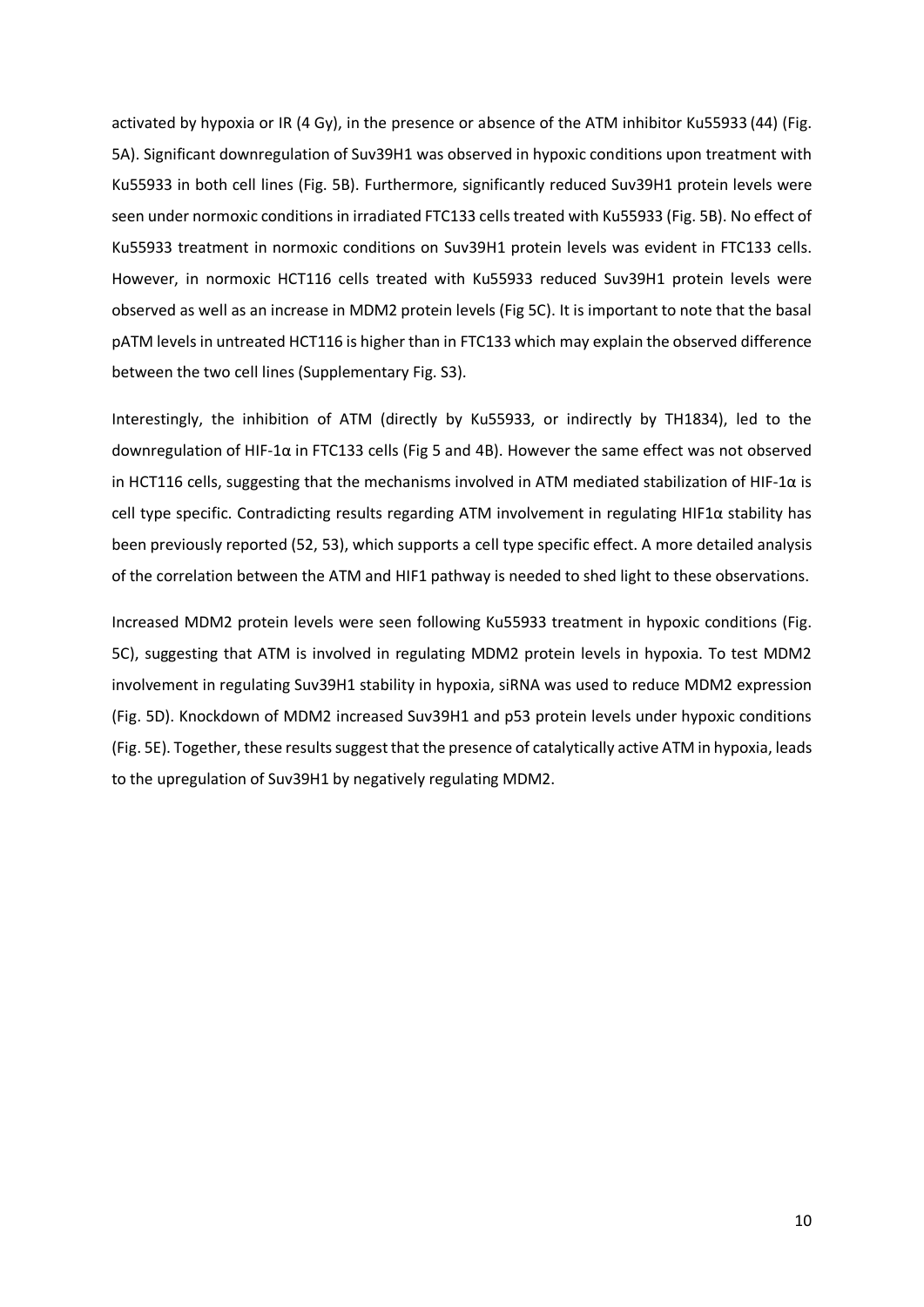### **DISCUSSION**

Our results provide direct evidence demonstrating that hypoxic activation of ATM requires the presence of H3K9me3 and Tip60 activity. This adds additional complexity to the previous reports of ATM activation in hypoxia as a consequence of replication stress (16). Silencing Suv39H1 expression led to a significant decrease in the levels of H3K9me3, demonstrating that Suv39H1 plays an essential role in the induction of H3K9me3 in hypoxia. The importance of Suv39H1 as part of the cellular response to hypoxic stress is emphasized by the involvement of HIF-1 $\alpha$  in inducing the expression of methionine adenosyltransferase 2A (Mat2A) (54). Mat2A regulates the homeostasis of the universal methyl donor S-adenosylmethionine (SAM) which functions as the methyl donor for Suv39H1 catalytic reactions (55). As such SAM promotes Suv39H1 activity, and hence the induction of H3K9me3, in response to hypoxic stress.

Here we show that Suv39H1 upregulation in hypoxia is a process regulated at the protein level by MDM2, supporting previous work (34, 37). In normoxic conditions, MDM2 dependent ubiquitination of Suv39H1 in response to oxidative stress is executed in a manner involving Sirt1 (34). However, MDM2 levels were unaffected and Sirt1 levels downregulated in hypoxia, suggesting an alternative mechanism regulating MDM2 activity in this setting.

Existing data highlights that the direct interaction of Tip60 with H3K9me3 is essential for the activation of ATM in response to DNA damage (10, 11, 48). This notion together with observed upregulation of Tip60 (Fig. 3D) led us to test if hypoxic ATM activation required Tip60 activity. The data provided in this study supports this concept, as Tip60 inhibition abolished ATM autophosphorylation. Additionally, this is substantiated by the downregulation of Sirt1 (Fig. 3C), as Sirt1 is involved in negatively regulating Tip60 activity (46, 47). Sirt1 has been implicated in negatively regulating HIF-1α activity (56, 57), which is further supported by the presented data. Together our results suggest that ATM activation in hypoxia is Tip60 dependent, expanding the previously proposed model indicating replication stress as the triggering event of ATM activation in hypoxia (16, 58).

ATM has known roles in promoting heterochromatin formation (59), adjusting MDM2 activity (42, 51) and protein stability (60) in response to DNA damage. In addition, ATM is known to be catalytically active in hypoxia, independently of DNA damage (15, 16). Therefore it was hypothesiz ed that inhibition of MDM2 and consequent upregulation of Suv39H1 in hypoxia might be coordinated by ATM. Supporting this, the inhibition of ATM resulted in MDM2 upregulation, and significant downregulation of Suv39H1 protein levels in hypoxia. In addition, silencing MDM2 expression in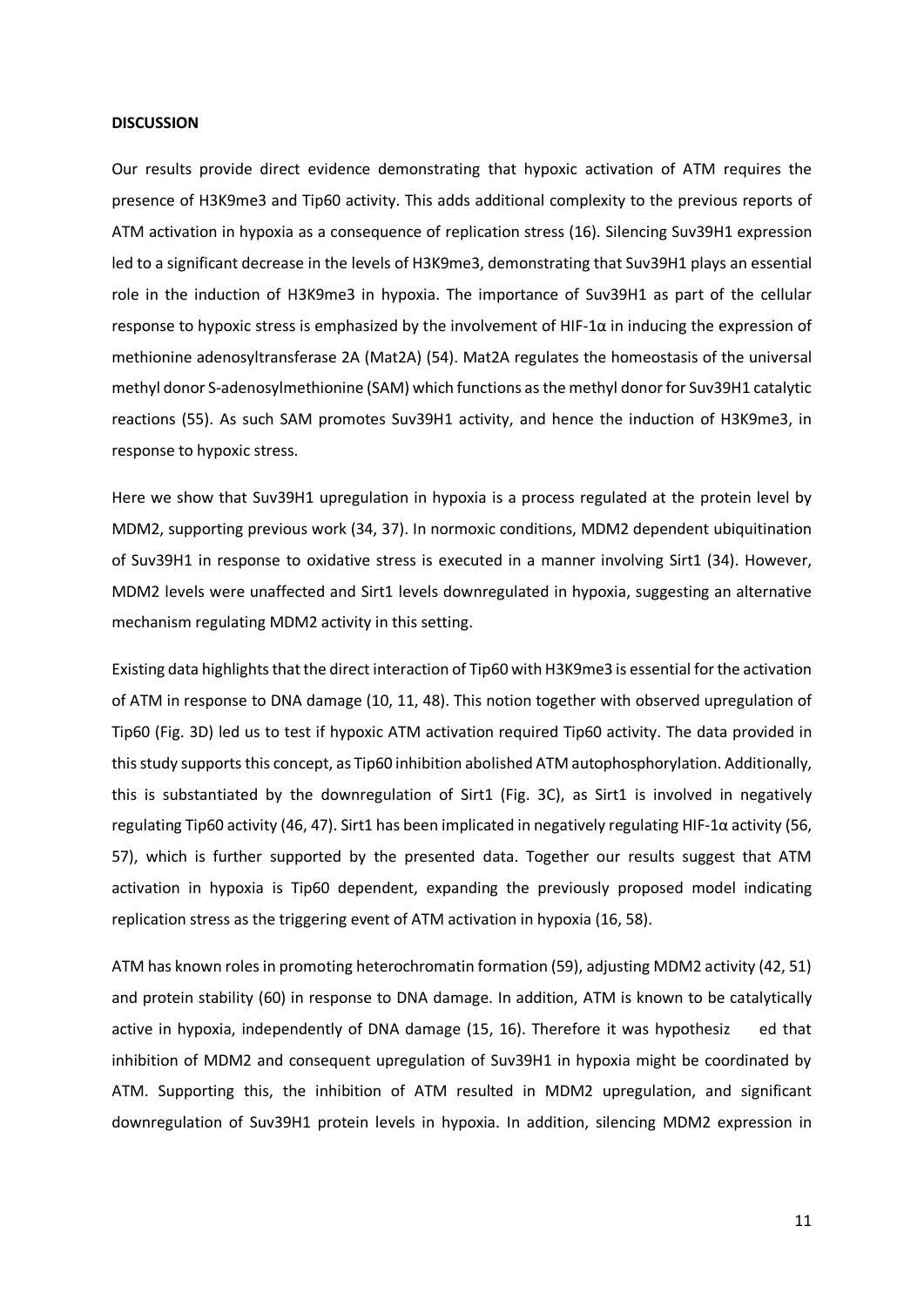hypoxia induced upregulation of Suv39H1, an effect that was eliminated in cells treated with the ATM inhibitor.

We propose that persistence of hypoxic conditions leads to sustained activation of ATM that directly regulates MDM2. This leads to the upregulation of Suv39H1 that helps maintain the methylation of H3K9, creating a positive feedback loop (Fig. 6). This idea is further e ndorsed by data published by Ayrapetov et al (2014) that shows that ATM dependent DDR activation is inhibited upon Suv39H1 knockdown (61). Furthermore, additional data shows that ATM activation requires Suv39H1 recruitment to chromatin to promote H3K9me3 and Tip60 activation (62).

In conclusion, the data presented in this study highlight a previously uncharacterized feedback regulatory loop under hypoxic conditions, and point to a more complex role for ATM in determining cell fate under low oxygen conditions. The results presented here endorse the notion that the prolonged activation of ATM in hypoxia promotes heterochromatin formation. Specifically the ATM-MDM2 axis is involved in the regulation of Suv39H1 protein stability and enzymatic activity promoting H3K9me3. Epigenetic modifications of H3K9 have been associated with ATM activity in different cellular contexts including hypoxia (16, 63, 64). These findings advance our understanding of the pathways used by cancer cells to adapt to hypoxia and provide the platform for the design of novel potential therapeutic targets. The importance of this is emphasized by the increasing number of drugs targeting the DDR that are currently in different stages of development (65). Particularly, the use of an ATM inhibitor, as a radiosens itiz er, in malignancies known to have high levels of hypoxia, such as glioblastoma (66), has shown striking results *in vivo* (67).

#### **DATA AVAILABILITY STATEMENT**

The raw data supporting the conclusions of this article can be provided on reasonable request.

### **AUTHORS' CONTRIBUTIONS**

ML performed the experiments, data analysis and drafted the manuscript; RGG, CD, KJW, JB: experimental design, data analysis and manuscript preparation. KJW, final approval of manuscript.

# **ACKNOWLEDGEMENTS**

The Bioimaging Facility microscopes used in this study were purchased with grants from BBSRC, Wellcome and the University of Manchester Strategic Fund. Special thanks goes to Peter March, Roger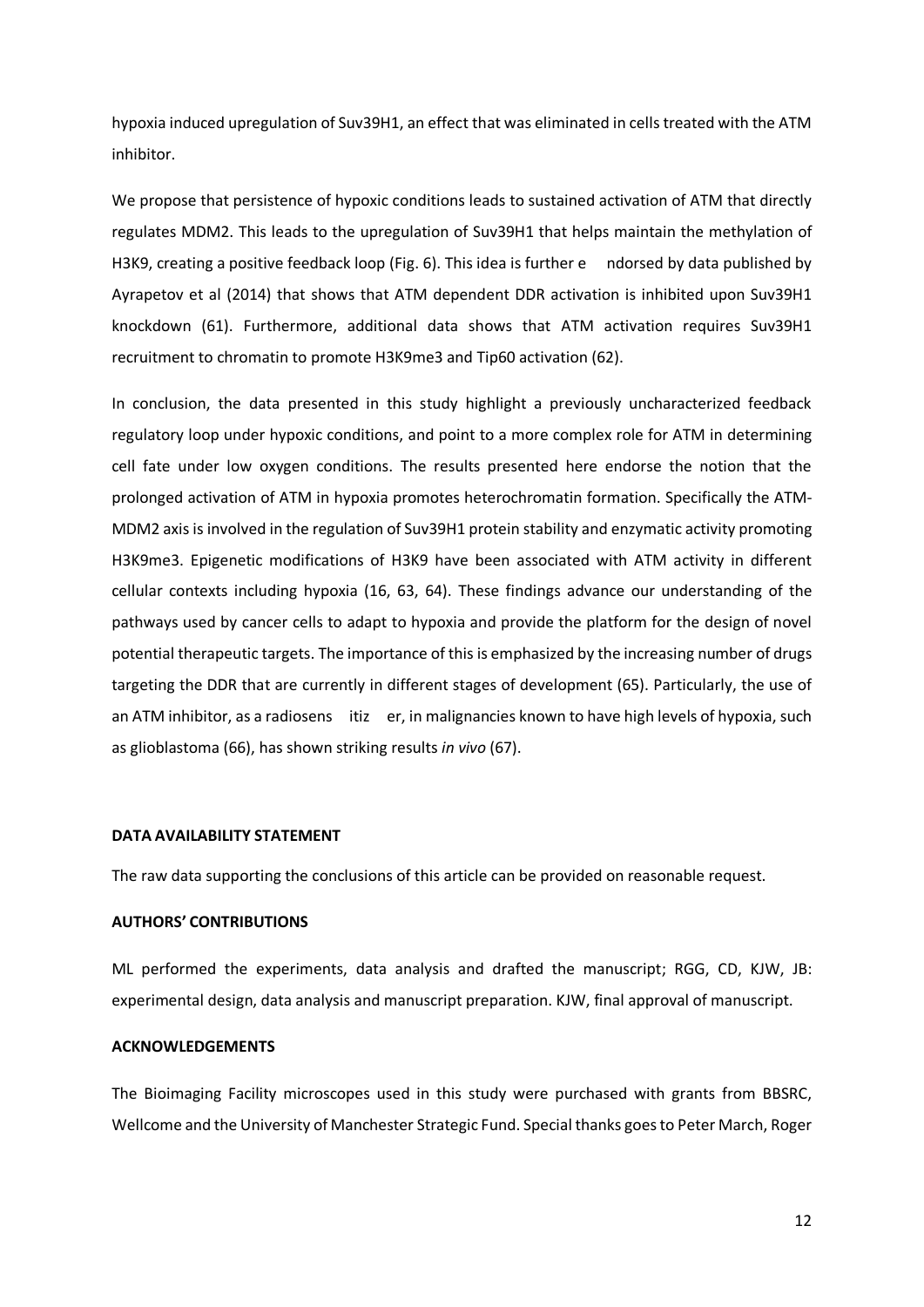Meadows and Steven Marsden for their help with the microscopy. We would also like to acknowledge Dr Katherine Finegan for her technical support with some of the experiments.

# **CONFLICTS OF INTERESTS**

The authors declare that they have no competing interests.

# **FUNDING**

This study was financially supported by an international student fellowship granted by Consejo Nacional de Ciencia y Tecnologia (CONACyT) Mexico to ML (226081/381343)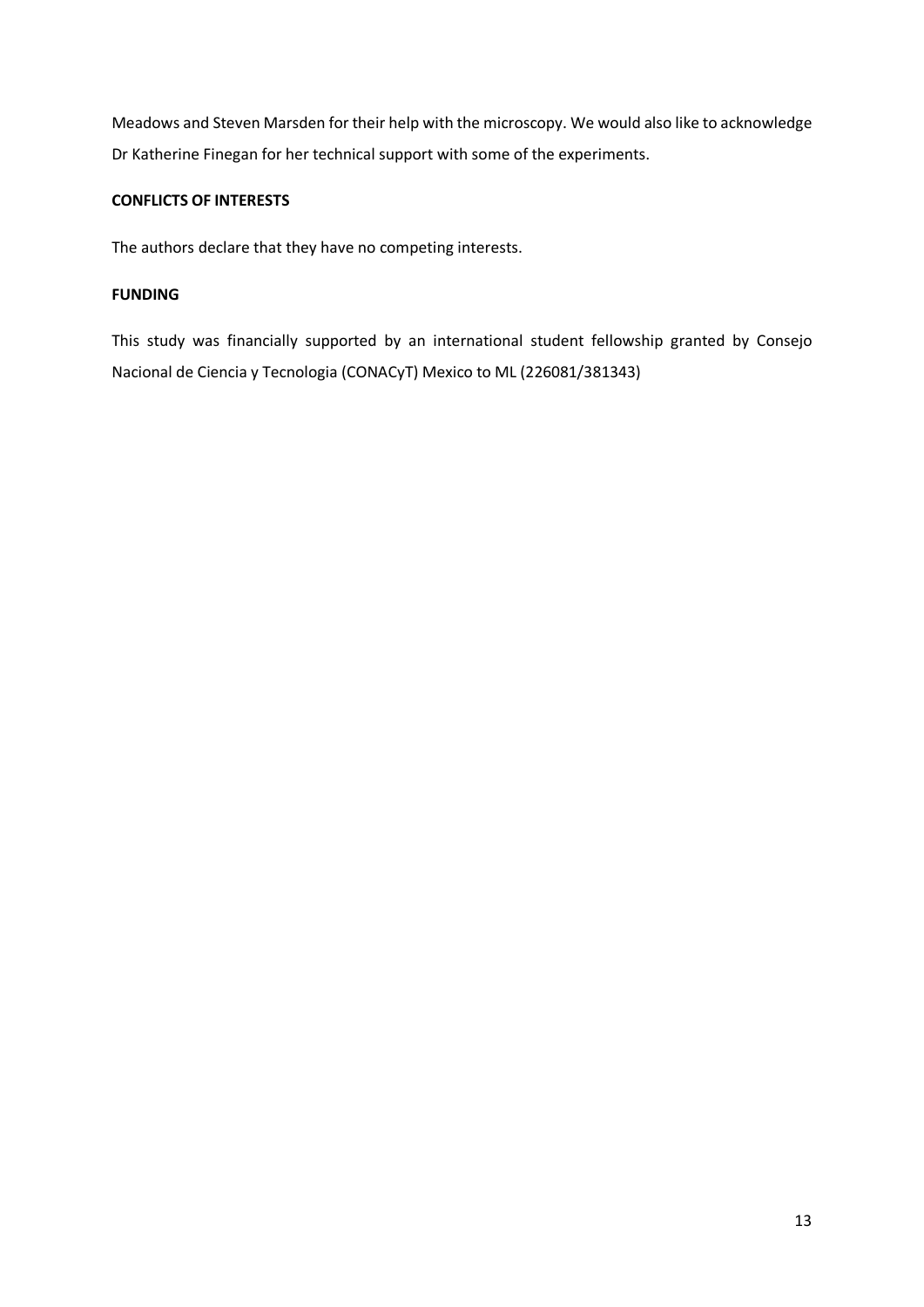# **References**

1. Shiloh Y. ATM and related protein kinases: safeguarding genome integrity. Nat Rev Cancer. 2003;3(3):155-68.

2. Ciccia A, Elledge SJ. The DNA damage response: making it safe to play with knives. Mol Cell. 2010;40(2):179-204.

3. Zou L, Elledge SJ. Sensing DNA damage through ATRIP recognition of RPA-ssDNA complexes. Science. 2003;300(5625):1542-8.

4. Bannister AJ, Kouzarides T. Regulation of chromatin by histone modifications. Cell Res. 2011;21(3):381-95.

5. Cedar H, Bergman Y. Linking DNA methylation and histone modification: patterns and paradigms. Nat Rev Genet. 2009;10(5):295-304.

6. Zhou VW, Goren A, Bernstein BE. Charting histone modifications and the functional organization of mammalian genomes. Nat Rev Genet. 2011;12(1):7-18.

7. Goodarzi AA, Noon AT, Deckbar D, Ziv Y, Shiloh Y, Lobrich M, et al. ATM signaling facilitates repair of DNA double-strand breaks associated with heterochromatin. Mol Cell. 2008;31(2):167-77.

8. Di Micco R, Fumagalli M, Cicalese A, Piccinin S, Gasparini P, Luise C, et al. Oncogene-induced senescence is a DNA damage response triggered by DNA hyper-replication. Nature. 2006;444(7119):638-42.

9. Nakayama J, Rice JC, Strahl BD, Allis CD, Grewal SI. Role of histone H3 lysine 9 methylation in epigenetic control of heterochromatin assembly. Science. 2001;292(5514):110-3.

10. Sun Y, Xu Y, Roy K, Price BD. DNA damage-induced acetylation of lysine 3016 of ATM activates ATM kinase activity. Mol Cell Biol. 2007;27(24):8502-9.

11. Sun Y, Jiang X, Chen S, Fernandes N, Price BD. A role for the Tip60 histone acetyltransferase in the acetylation and activation of ATM. Proc Natl Acad Sci U S A. 2005;102(37):13182-7.

12. Hunt CR, Pandita RK, Laszlo A, Higashikubo R, Agarwal M, Kitamura T, et al. Hyperthermia activates a subset of ataxia-telangiectasia mutated effectors independent of DNA strand breaks and heat shock protein 70 status. Cancer Res. 2007;67(7):3010-7.

13. Guo Z, Kozlov S, Lavin MF, Person MD, Paull TT. ATM activation by oxidative stress. Science. 2010;330(6003):517-21.

14. Kanu N, Behrens A. ATMIN defines an NBS1-independent pathway of ATM signalling. EMBO J. 2007;26(12):2933-41.

15. Bencokova Z, Kaufmann MR, Pires IM, Lecane PS, Giaccia AJ, Hammond EM. ATM activation and signaling under hypoxic conditions. Mol Cell Biol. 2009;29(2):526-37.

16. Olcina MM, Foskolou IP, Anbalagan S, Senra JM, Pires IM, Jiang Y, et al. Replication stress and chromatin context link ATM activation to a role in DNA replication. Mol Cell. 2013;52(5):758-66.

17. Olcina MM, Leszczynska KB, Senra JM, Isa NF, Harada H, Hammond EM. H3K9me3 facilitates hypoxia-induced p53-dependent apoptosis through repression of APAK. Oncogene. 2015.

18. Lu Y, Wajapeyee N, Turker MS, Glazer PM. Silencing of the DNA mismatch repair gene MLH1 induced by hypoxic stress in a pathway dependent on the histone demethylase LSD1. Cell Rep. 2014;8(2):501-13.

19. Lu Y, Chu A, Turker MS, Glazer PM. Hypoxia-induced epigenetic regulation and silencing of the BRCA1 promoter. Mol Cell Biol. 2011;31(16):3339-50.

20. Perez-Perri JI, Dengler VL, Audetat KA, Pandey A, Bonner EA, Urh M, et al. The TIP60 Complex Is a Conserved Coactivator of HIF1A. Cell Rep. 2016;16(1):37-47.

21. Di Micco R, Sulli G, Dobreva M, Liontos M, Botrugno OA, Gargiulo G, et al. Interplay between oncogene-induced DNA damage response and heterochromatin in senescence and cancer. Nat Cell Biol. 2011;13(3):292-302.

22. Bertout JA, Patel SA, Simon MC. The impact of O2 availability on human cancer. Nat Rev Cancer. 2008;8(12):967-75.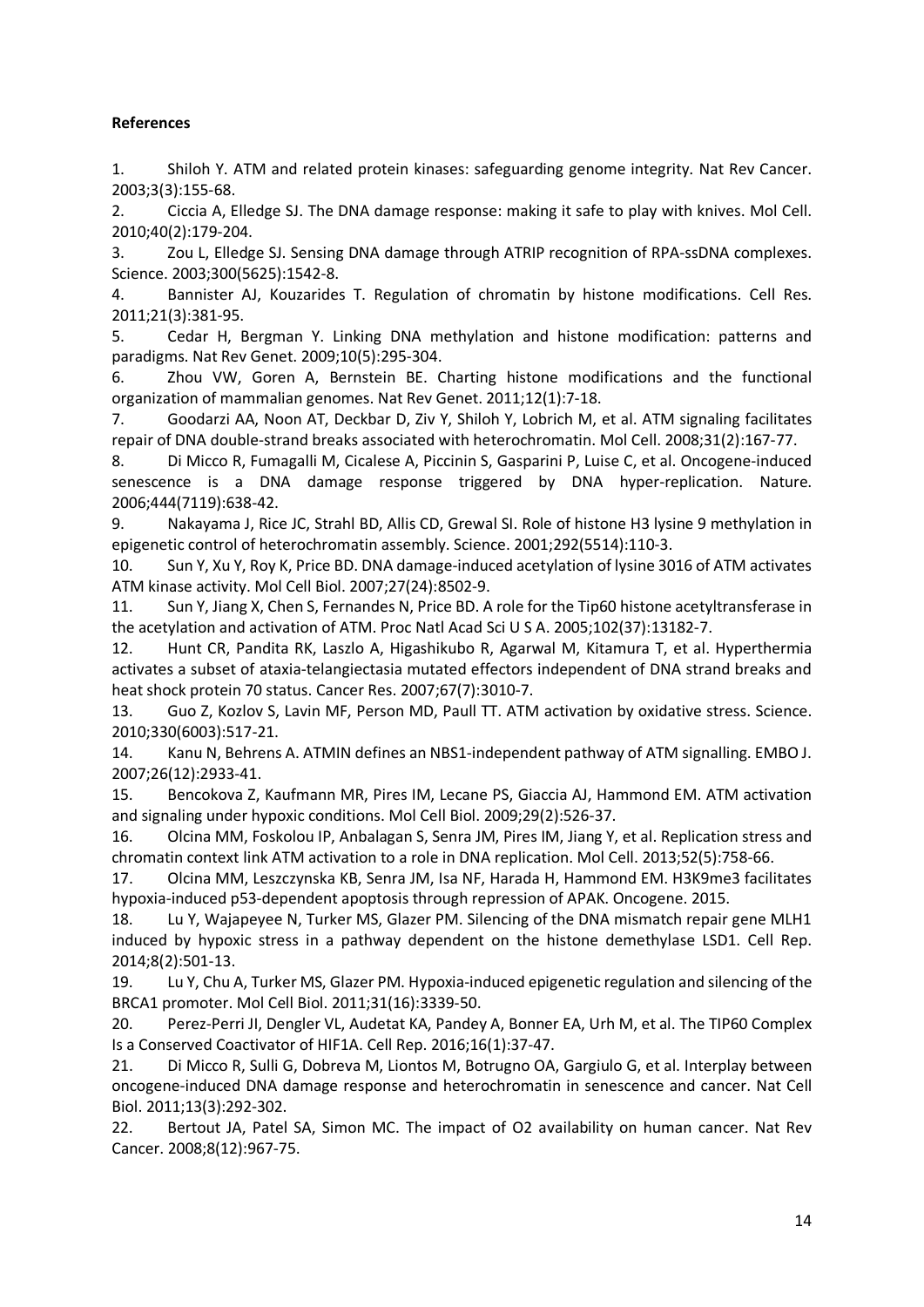23. Falk M, Lukasova E, Kozubek S. Chromatin structure influences the sensitivity of DNA to gamma-radiation. Biochim Biophys Acta. 2008;1783(12):2398-414.

24. Takata H, Hanafusa T, Mori T, Shimura M, Iida Y, Ishikawa K, et al. Chromatin compaction protects genomic DNA from radiation damage. PLoS One. 2013;8(10):e75622.

25. Allshire RC, Madhani HD. Ten principles of heterochromatin formation and function. Nat Rev Mol Cell Biol. 2018;19(4):229-44.

26. Krieg AJ, Rankin EB, Chan D, Razorenova O, Fernandez S, Giaccia AJ. Regulation of the histone demethylase JMJD1A by hypoxia-inducible factor 1 alpha enhances hypoxic gene expression and tumor growth. Mol Cell Biol. 2010;30(1):344-53.

27. Perez-Perri JI, Acevedo JM, Wappner P. Epigenetics: new questions on the response to hypoxia. Int J Mol Sci. 2011;12(7):4705-21.

28. Watson JA, Watson CJ, McCrohan AM, Woodfine K, Tosetto M, McDaid J, et al. Generation of an epigenetic signature by chronic hypoxia in prostate cells. Hum Mol Genet. 2009;18(19):3594-604.

29. Watson JA, Watson CJ, McCann A, Baugh J. Epigenetics, the epicenter of the hypoxic response. Epigenetics. 2010;5(4):293-6.

30. Jehanno C, Flouriot G, Le Goff P, Michel D. A model of dynamic stability of H3K9me3 heterochromatin to explain the resistance to reprogramming of differentiated cells. Biochim Biophys Acta Gene Regul Mech. 2017;1860(2):184-95.

31. Rea S, Eisenhaber F, O'Carroll D, Strahl BD, Sun ZW, Schmid M, et al. Regulation of chromatin structure by site-specific histone H3 methyltransferases. Nature. 2000;406(6796):593-9.

32. Hagemann TL, Mares D, Kwan S. Gene regulation of Wiskott-Aldrich syndrome protein and the human homolog of the Drosophila Su(var)3-9: WASP and SUV39H1, two adjacent genes at Xp11.23. Biochim Biophys Acta. 2000;1493(3):368-72.

33. Ozdağ H, Teschendorff AE, Ahmed AA, Hyland SJ, Blenkiron C, Bobrow L, et al. Differential expression of selected histone modifier genes in human solid cancers. BMC Genomics. 2006;7:90.

34. Bosch-Presegue L, Raurell-Vila H, Marazuela-Duque A, Kane-Goldsmith N, Valle A, Oliver J, et al. Stabilization of Suv39H1 by SirT1 is part of oxidative stress response and ensures genome protection. Mol Cell. 2011;42(2):210-23.

35. Chen L, Li Z, Zwolinska AK, Smith MA, Cross B, Koomen J, et al. MDM2 recruitment of lysine methyltransferases regulates p53 transcriptional output. EMBO J. 2010;29(15):2538-52.

36. Wang D, Zhou J, Liu X, Lu D, Shen C, Du Y, et al. Methylation of SUV39H1 by SET7/9 results in heterochromatin relaxation and genome instability. Proc Natl Acad Sci U S A. 2013;110(14):5516-21.

37. Mungamuri SK, Qiao RF, Yao S, Manfredi JJ, Gu W, Aaronson SA. USP7 Enforces Heterochromatinization of p53 Target Promoters by Protecting SUV39H1 from MDM2-Mediated Degradation. Cell Rep. 2016;14(11):2528-37.

38. Sidler C, Li D, Wang B, Kovalchuk I, Kovalchuk O. SUV39H1 downregulation induces deheterochromatinization of satellite regions and senescence after exposure to ionizing radiation. Front Genet. 2014;5:411.

39. Chen H, Yan Y, Davidson TL, Shinkai Y, Costa M. Hypoxic stress induces dimethylated histone H3 lysine 9 through histone methyltransferase G9a in mammalian cells. Cancer Res. 2006;66(18):9009- 16.

40. Tausendschon M, Dehne N, Brune B. Hypoxia causes epigenetic gene regulation in macrophages by attenuating Jumonji histone demethylase activity. Cytokine. 2011;53(2):256-62.

41. Benlhabib H, Mendelson CR. Epigenetic regulation of surfactant protein A gene (SP-A) expression in fetal lung reveals a critical role for Suv39h methyltransferases during development and hypoxia. Mol Cell Biol. 2011;31(10):1949-58.

42. Gannon HS, Woda BA, Jones SN. ATM phosphorylation of Mdm2 Ser394 regulates the amplitude and duration of the DNA damage response in mice. Cancer Cell. 2012;21(5):668-79.

43. Livak KJ, Schmittgen TD. Analysis of relative gene expression data using real-time quantitative PCR and the 2(-Delta Delta C(T)) Method. Methods. 2001;25(4):402-8.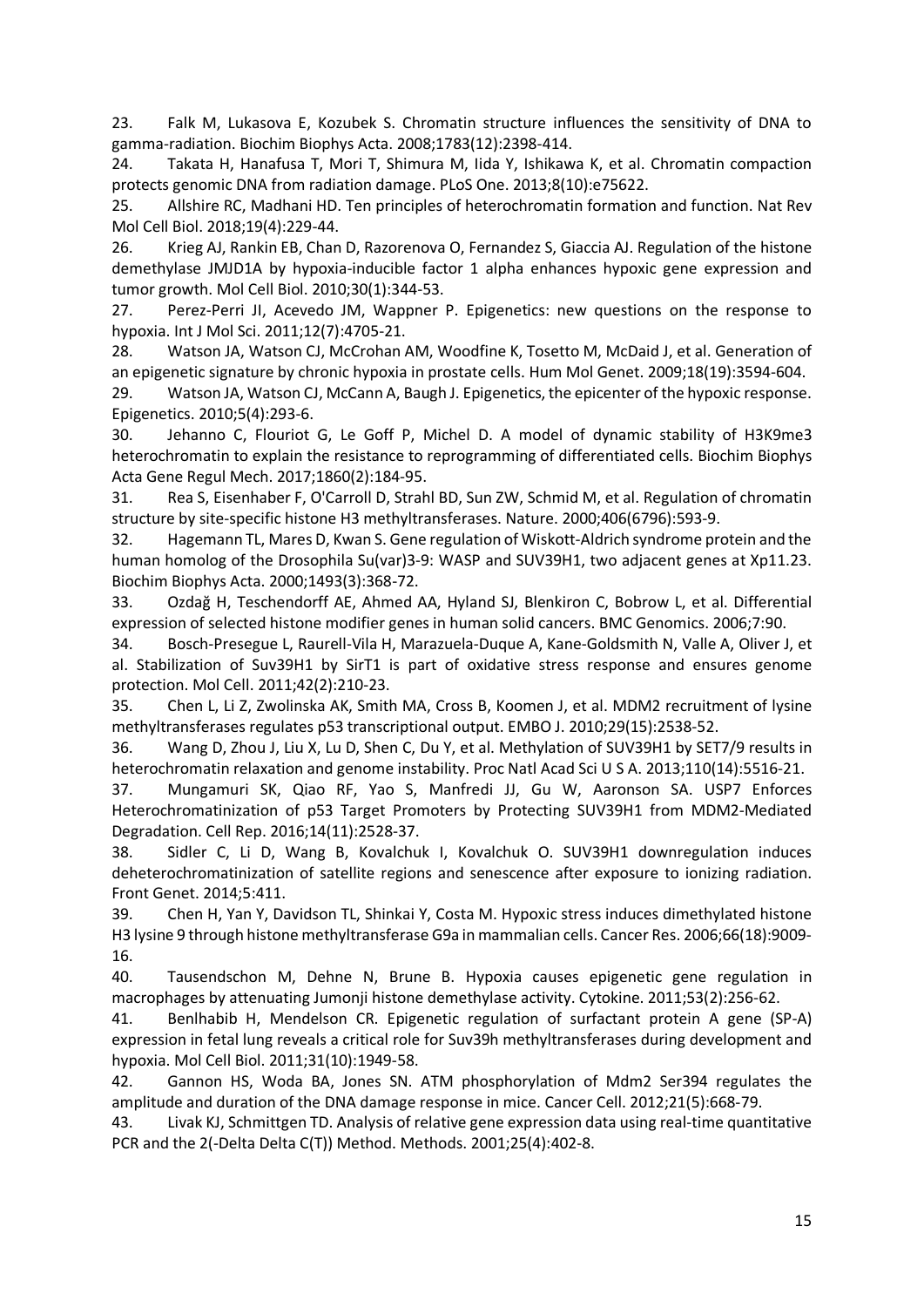44. Hickson I, Zhao Y, Richardson CJ, Green SJ, Martin NM, Orr AI, et al. Identification and characterization of a novel and specific inhibitor of the ataxia-telangiectasia mutated kinase ATM. Cancer Res. 2004;64(24):9152-9.

45. Wenger RH, Stiehl DP, Camenisch G. Integration of oxygen signaling at the consensus HRE. Sci STKE. 2005;2005(306):re12.

46. Wang J, Chen J. SIRT1 regulates autoacetylation and histone acetyltransferase activity of TIP60. J Biol Chem. 2010;285(15):11458-64.

47. Peng L, Ling H, Yuan Z, Fang B, Bloom G, Fukasawa K, et al. SIRT1 negatively regulates the activities, functions, and protein levels of hMOF and TIP60. Mol Cell Biol. 2012;32(14):2823-36.

48. Sun Y, Jiang X, Xu Y, Ayrapetov MK, Moreau LA, Whetstine JR, et al. Histone H3 methylation links DNA damage detection to activation of the tumour suppressor Tip60. Nat Cell Biol. 2009;11(11):1376-82.

49. Gao C, Bourke E, Scobie M, Famme MA, Koolmeister T, Helleday T, et al. Rational design and validation of a Tip60 histone acetyltransferase inhibitor. Sci Rep. 2014;4:5372.

50. Kaidi A, Jackson SP. KAT5 tyrosine phosphorylation couples chromatin sensing to ATM signalling. Nature. 2013;498(7452):70-4.

51. Cheng Q, Chen L, Li Z, Lane WS, Chen J. ATM activates p53 by regulating MDM2 oligomerization and E3 processivity. EMBO J. 2009;28(24):3857-67.

52. Cam H, Easton JB, High A, Houghton PJ. mTORC1 signaling under hypoxic conditions is controlled by ATM-dependent phosphorylation of HIF-1alpha. Mol Cell. 2010;40(4):509-20.

53. Ousset M, Bouquet F, Fallone F, Biard D, Dray C, Valet P, et al. Loss of ATM positively regulates the expression of hypoxia inducible factor 1 (HIF-1) through oxidative stress: Role in the physiopathology of the disease. Cell Cycle. 2010;9(14):2814-22.

54. Liu Q, Liu L, Zhao Y, Zhang J, Wang D, Chen J, et al. Hypoxia induces genomic DNA demethylation through the activation of HIF-1α and transcriptional upregulation of MAT2A in hepatoma cells. Mol Cancer Ther. 2011;10(6):1113-23.

55. Müller MM, Fierz B, Bittova L, Liszczak G, Muir TW. A two-state activation mechanism controls the histone methyltransferase Suv39h1. Nat Chem Biol. 2016;12(3):188-93.

56. Lim JH, Lee YM, Chun YS, Chen J, Kim JE, Park JW. Sirtuin 1 modulates cellular responses to hypoxia by deacetylating hypoxia-inducible factor 1alpha. Mol Cell. 2010;38(6):864-78.

57. Yu S, Zhou R, Yang T, Liu S, Cui Z, Qiao Q, et al. Hypoxia promotes colorectal cancer cell migration and invasion in a SIRT1-dependent manner. Cancer Cell Int. 2019;19:116.

58. Hammond EM, Denko NC, Dorie MJ, Abraham RT, Giaccia AJ. Hypoxia links ATR and p53 through replication arrest. Mol Cell Biol. 2002;22(6):1834-43.

59. Filipponi D, Muller J, Emelyanov A, Bulavin DV. Wip1 Controls Global Heterochromatin Silencing via ATM/BRCA1-Dependent DNA Methylation. Cancer Cell. 2016;30(2):361-2.

60. Khoronenkova SV, Dianova II, Ternette N, Kessler BM, Parsons JL, Dianov GL. ATM-dependent downregulation of USP7/HAUSP by PPM1G activates p53 response to DNA damage. Mol Cell. 2012;45(6):801-13.

61. Ayrapetov MK, Gursoy-Yuzugullu O, Xu C, Xu Y, Price BD. DNA double-strand breaks promote methylation of histone H3 on lysine 9 and transient formation of repressive chromatin. Proc Natl Acad Sci U S A. 2014;111(25):9169-74.

62. Qin B, Yu J, Nowsheen S, Zhao F, Wang L, Lou Z. STK38 promotes ATM activation by acting as a reader of histone H4 ufmylation. Sci Adv. 2020;6(23):eaax8214.

63. Meyer B, Fabbrizi MR, Raj S, Zobel CL, Hallahan DE, Sharma GG. Histone H3 Lysine 9 Acetylation Obstructs ATM Activation and Promotes Ionizing Radiation Sensitivity in Normal Stem Cells. Stem Cell Reports. 2016;7(6):1013-22.

64. Xu Y, Xu C, Price BD. Mechanistic links between ATM and histone methylation codes during DNA repair. Prog Mol Biol Transl Sci. 2012;110:263-88.

65. Huang RX, Zhou PK. DNA damage response signaling pathways and targets for radiotherapy sensitization in cancer. Signal Transduct Target Ther. 2020;5(1):60.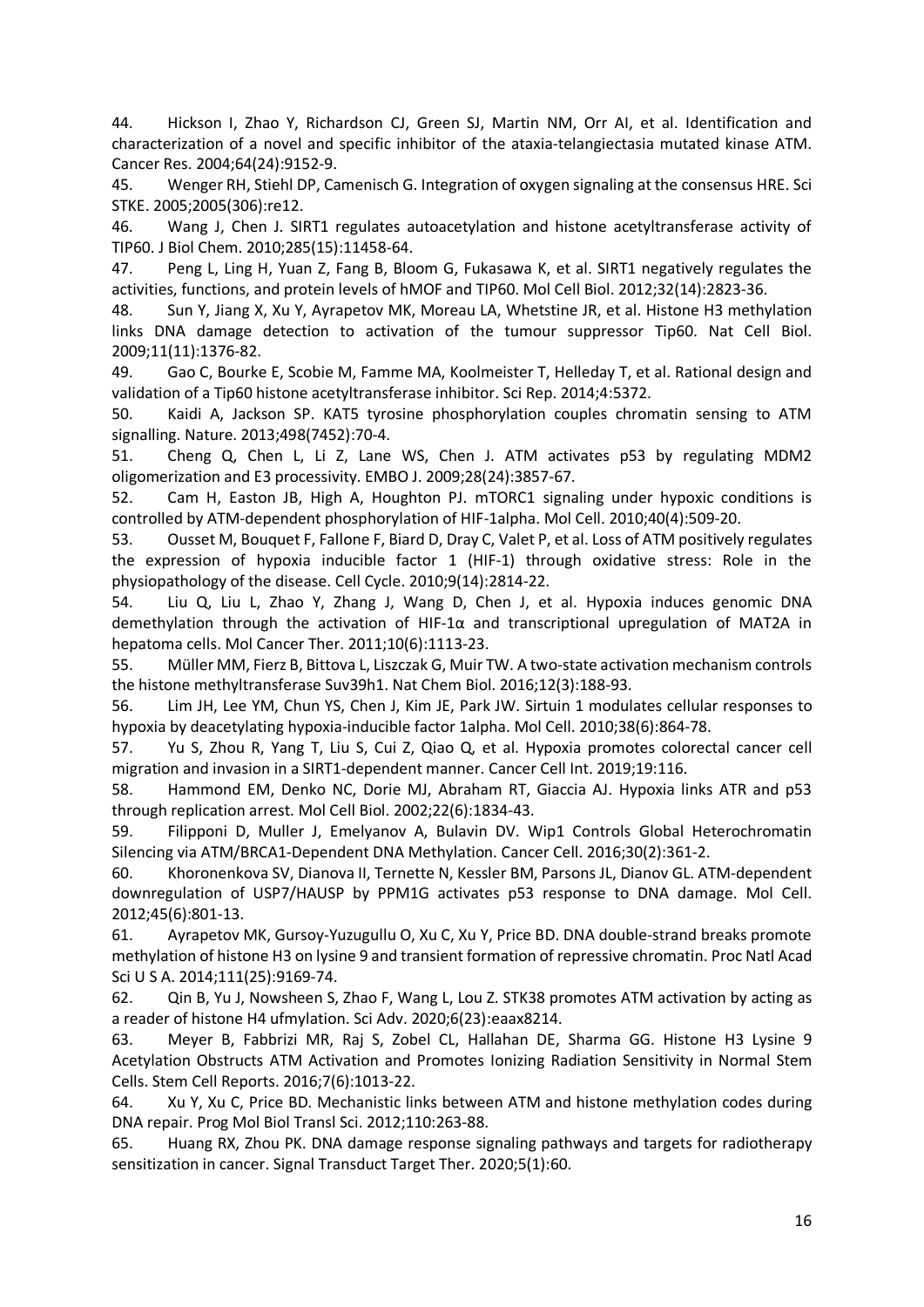66. Monteiro AR, Hill R, Pilkington GJ, Madureira PA. The Role of Hypoxia in Glioblastoma Invasion. Cells. 2017;6(4).

67. Durant ST, Zheng L, Wang Y, Chen K, Zhang L, Zhang T, et al. The brain-penetrant clinical ATM inhibitor AZD1390 radiosensitizes and improves survival of preclinical brain tumor models. Sci Adv. 2018;4(6):eaat1719.

# **Figure Legends**

**Fig. 1: pATM-S1981, Suv39H1 and H3K9me3 are upregulated in response to hypoxia.** Cells were incubated in normoxic (N; 21% O<sub>2</sub>) or hypoxic conditions (H; 0.1% O<sub>2</sub>) for 18h prior to lysis and Western blotting (A). The graph represents the protein levels of ATM-pS1981 (B) and Suv39H1 (C) normalized to the loading control. HIF-1α was used as a control for hypoxia and β-actin as a loading control. Three independent experiments were performed and the bar represents the mean ± SEM.

**Fig. 2: H3K9me3 upregulation in hypoxia is Suv39H1 dependent.** FTC133 cells were incubated for 18 h in normoxic (21%  $O_2$ ) or hypoxic (0.1%  $O_2$ ) conditions then fixed and stained for H3K9me3 (green) and DAPI (blue) (A). The graph represents H3K9me3 mean fluorescence intensity for each condition. FTC133 cells were transfected with Suv39H1 siRNA or control siRNA and incubated in hypoxia for 18 hours. Cells were lysed and analyzed by Western blot. Densitometry analysis of Suv39H1 and H3K9me3 protein level is represented in the graphs as a percentage of protein expression by standardizing the levels of Suv39H1 with β-actin and control siRNA and the levels of H3K9me3 with the total amount of H3 and the control siRNA (B). Three independent experiments were performed and the bar represents the mean ± SEM.

**Fig. 3. Suv39H1 is regulated at the protein level in hypoxia in a manner independent of MDM2 or Sirt -1 protein expression levels.** Cells were exposed for 6 or 18 hours to normoxia (21% O<sub>2</sub>) or hypoxia (0.1% O<sub>2</sub>). After that time RNA was extracted and analyzed by RT-PCR. The graph represents the relative gene expression of Suv39H1 and CA9 compared to the normoxic control. CA9 is used as a control for hypoxia. Bars represent the mean ± SEM of four independent experiments (A). Cells were incubated in normoxia (N; 21% O<sub>2</sub>) or severe hypoxia (H; 0.1% O<sub>2</sub>) for 18 hours prior to lysis and Western blotting. HIF-1α was used as a control for hypoxic conditions and β-actin as a loading control. A representative image of one membrane is shown for MDM2 (B), Sirt1 (C) and Tip60 (D). The graphs represent the densitometry of protein levels normalized by the loading control. Three independent experiments were performed and the bar represents the mean ± SEM.